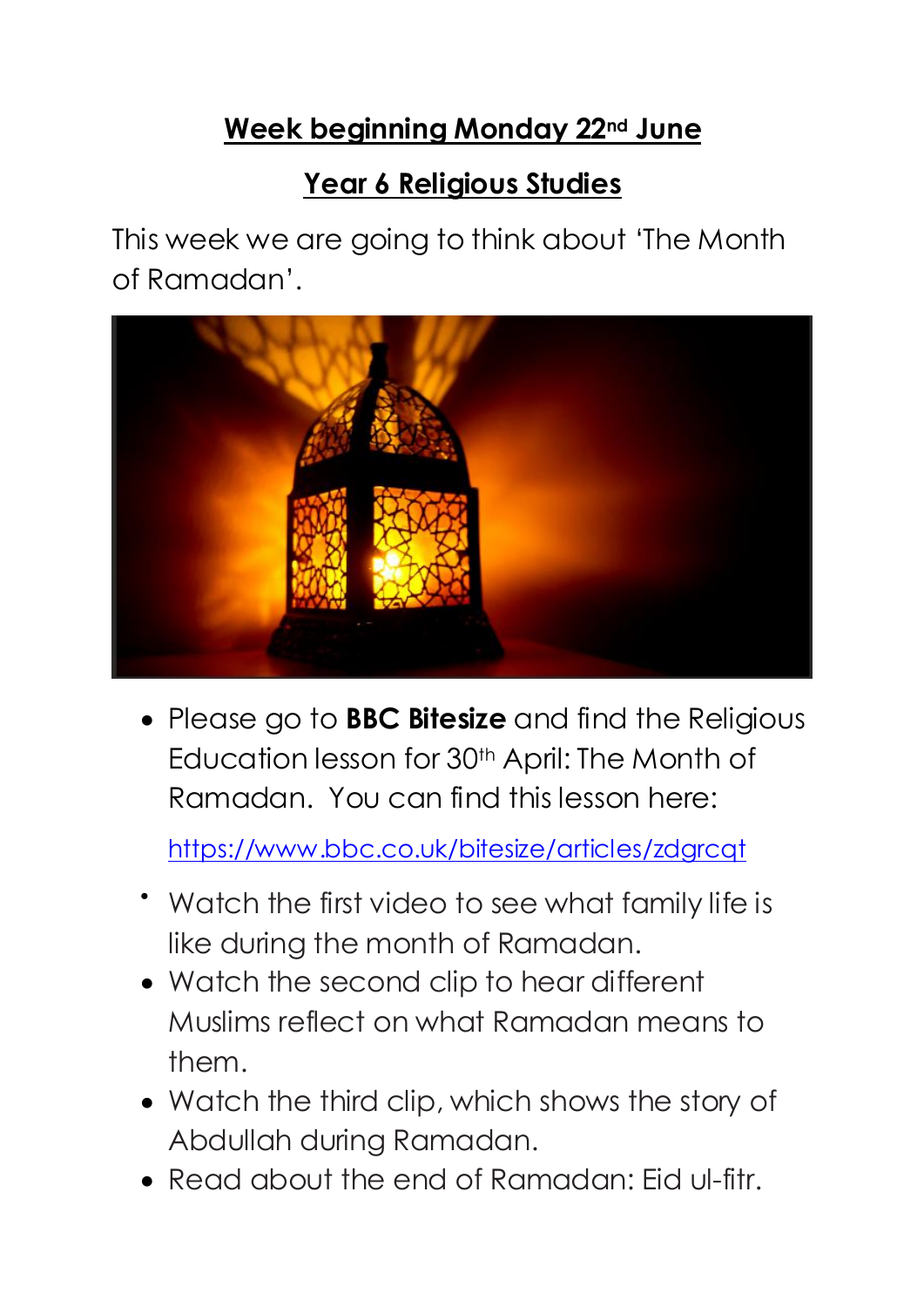# **Activities**

Now have a go at these activities.

**Activity 1**: Test your knowledge of Ramadan by completing the worksheet below in your home learning or topic book.